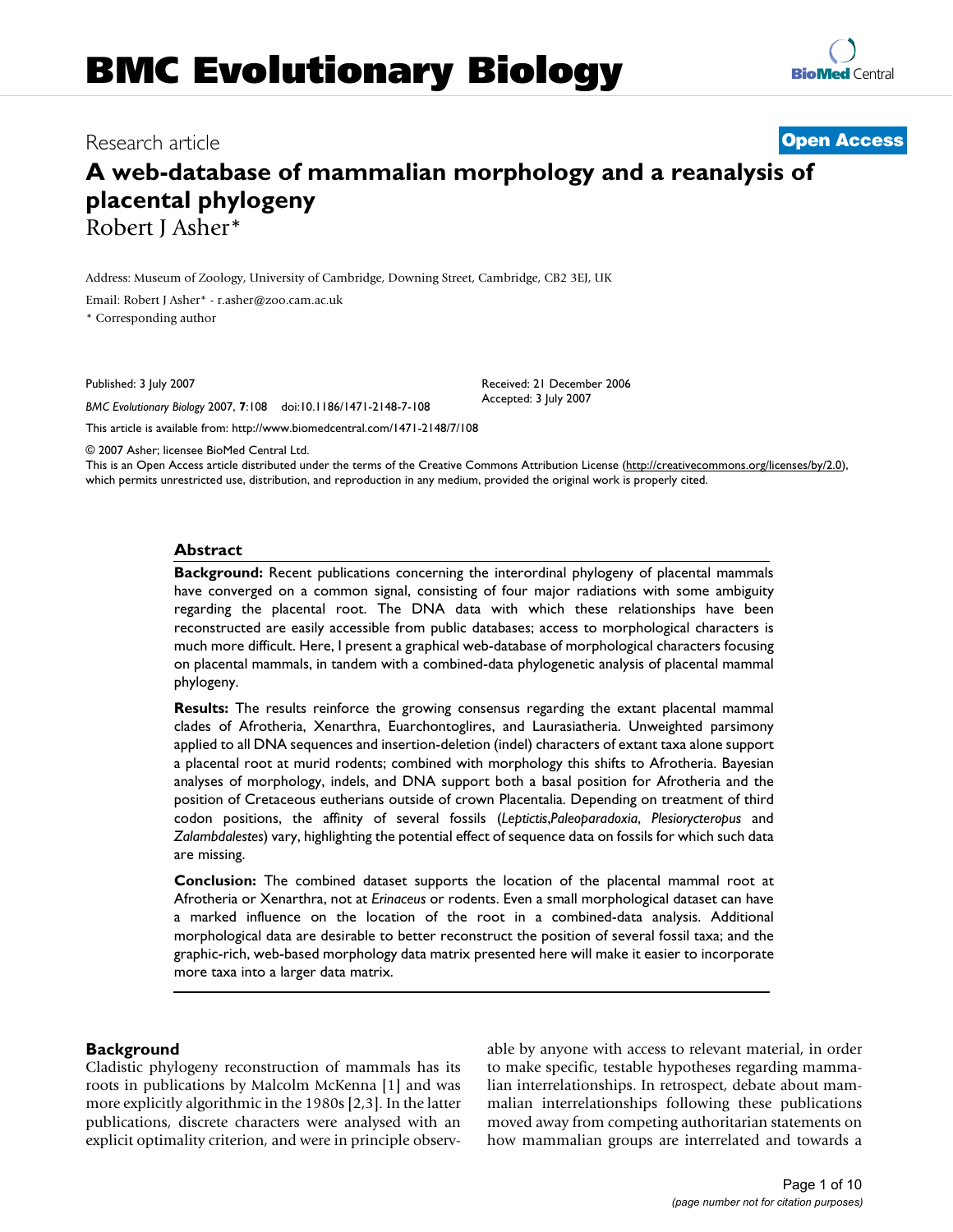more focused discussion of the actual characters upon which such interrelationships are hypothesized [e.g., [4]].

Objections to algorithmic approaches to phylogeny reconstruction, particularly regarding its practice among morphologists [e.g., [5]], have occasionally noted the uninformative and/or low quality of character descriptions. Individual investigators are not necessarily to fault for the format in which their character lists are published, as editorial standards for such information vary widely, not to mention the capacity of different journals to publish graphic and/or textual appendices. Nevertheless, calls for the improvement of standards by which morphological character data are published, and by which they are selected for inclusion in a given study, have been made [e.g., [6]].

Web-based databanks offer an ideal means by which the information content of anatomical character sets can be maximized. Initiatives such as digimorph [36], morphobank.org [37] and morphbank.net [38] have for several years taken advantage of this medium [7] , and have made it easier for investigators to evaluate morphological data with the ultimate goal of better understanding character evolution and phylogeny. However, as of this writing, a databank focusing on the skeletal anatomy of placental mammals is still lacking.

## *Hypotheses of placental mammal phylogeny*

A widely cited dataset consisting primarily of nuclear DNA sequences [8,9] has been interpreted to contain an unambiguous signal dividing placental mammals into four main clades: Xenarthra (armadillos, sloths, and anteaters), Afrotheria (sea cows, elephants, hyraxes, elephant shrews, aardvarks, tenrecs, and golden moles), Euarchontoglires (primates, tree shrews, colugos, rodents, and lagomorphs), and Laurasiatheria (lipotyphlans, bats, carnivorans, pangolins, perissodactyls, whales, and artiodactyls), with a root separating Afrotheria from the remaining placental mammals. Studies of mtDNA that include both coding and non-coding sequences [10], as well as the longest concatenation of nuclear DNA to date [11], with ca. 200,000 aligned nucleotides for 18 terminal taxa, support this topology.

Other DNA datasets, including analyses of rare molecular features such as the presence/absence of retroposons [12] and sequence analysis of LINEs [13], provide independent support for the same unrooted topology, but disagree on the location of the root. This falls either at Atlantogenata (Afrotheria+Xenarthra) [13,14], Xenarthra [12], or Glires (Rodentia+Lagomorpha) [15]. Earlier analyses of mitochondrial protein-coding genes [16] and of a combined morphology+DNA dataset [17] have also supported a basal (and often paraphyletic) position of rodents,

although in [16] erinaceids were located at the placental root, adjacent to murid rodents. The most recent molecular phylogenetic analyses of placental mammals support a relatively basal position of afrotherians and xenarthrans (except for [15]), and a monophyletic Rodentia and Glires [18], but the precise identity of the basal-most placental taxon remains elusive.

Palaeontological work continues to yield fossil mammals that are relevant to debates on mammalian phylogeny and the placental root [19-21]. Some have argued that certain Cretaceous eutherians comprise the sister taxon to Glires [22]. If Cretaceous eutherian lineages could be definitively linked with modern rodents and lagomorphs, this could be interpreted to support to the hypothesis of Glires basal within Placentalia [15]. However, the most taxon- and character-rich phylogenetic analyses including Cretaceous eutherians [20,21] do not support their placement within crown Placentalia, nor are they unanimous in identifying a basal-most crown placental clade.

In this paper, I present an image-rich, morphological character-database focusing on placental mammals, in tandem with a reanalysis of morphological and sequence data that bear on placental mammal phylogeny. The morphological character list is based on [17], which was in turn based on the work of many other publications, as cited therein. I combine these morphological data with the DNA sequence dataset (19 nuclear and 3 mitochondrial genes) of [9], and for the first time include information on 221 indels from their DNA sequence alignment. I apply a number of corrections to both the sequence- and morphological data sets; and using both maximum parsimony (MP) and a Bayesian algorithm, I investigate the support of these data for the aforementioned hypotheses on mammalian interrelationships and the placental root.

## **Results and Discussion**

The majority of the combined DNA-morphology analyses support the clades Afrotheria, Xenarthra, Euarchontoglires, and Laurasiatheria, as well as the placement of the Tertiary insectivoran-grade mammal *Centetodon* within Lipotyphla and the two Cretaceous eutherians (*Ukhaatherium* and *Zalambdalestes*) outside of Placentalia (Figs. 1, 2, 3). Using MP, the position of the placental root varies. With all data and gaps included and weighted equally (Fig. 1), or with third position transitions removed, it is at the Malagasy lesser hedgehog-tenrec *Echinops*, within a paraphyletic Afrotheria. A strict consensus in each case leaves the placental base unresolved (Fig. 1A) due to the variable position of *Zalambdalestes*. With third positions of protein-coding genes removed, it is at Xenarthra followed by Afrotheria with Cretaceous taxa outside of crown Placentalia (Fig. 2). Results from the Bayesian analysis using either living taxa and sequence data alone, or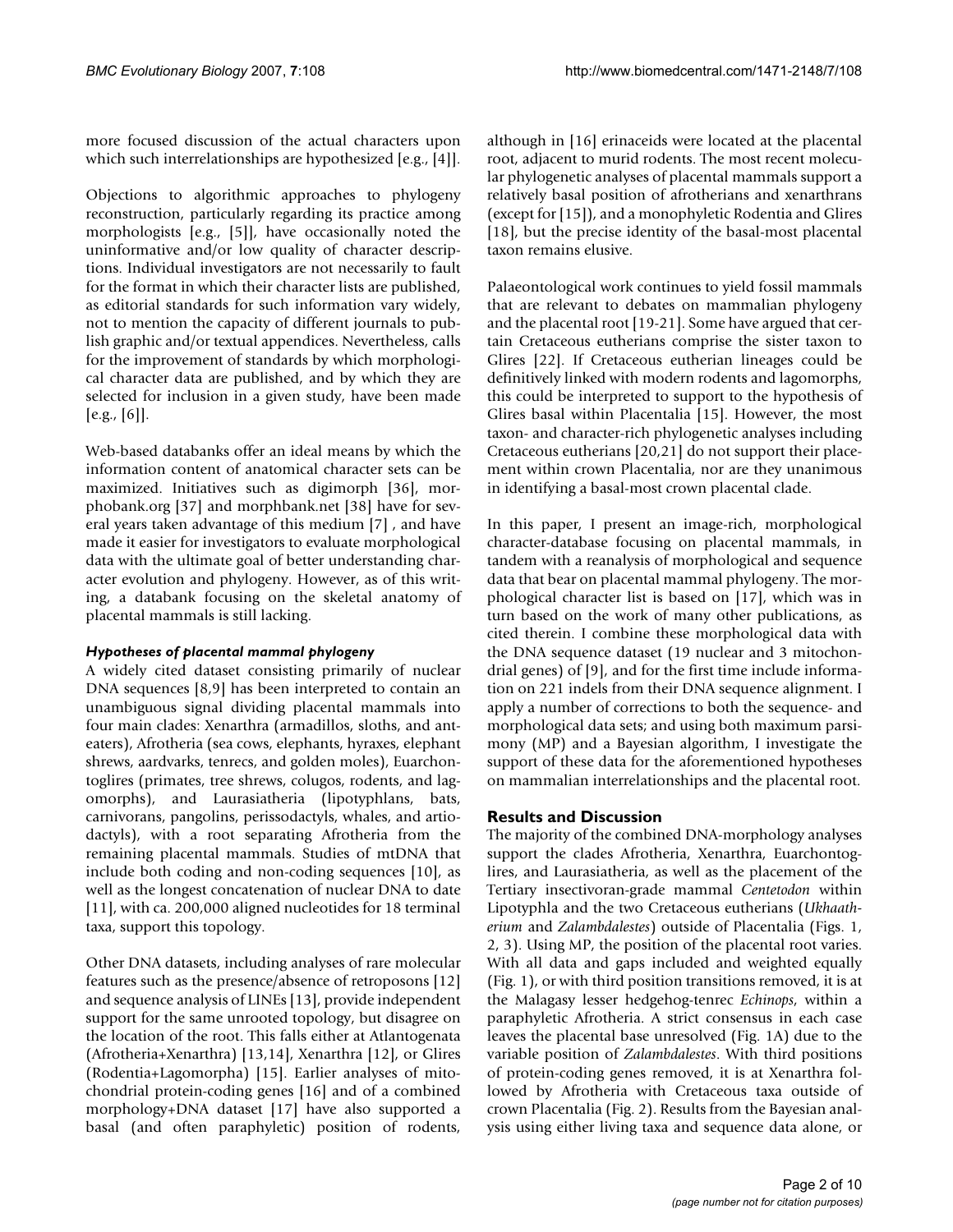including three fossils (*Zalambdalestes*, *Ukhaatherium*, and *Centetodon*) plus morphology (Fig. 3), places the placental root at Afrotheria followed by Xenarthra. When included, Cretaceous taxa are again reconstructed outside of crown Placentalia.

Interestingly, MP applied only to extant taxa with all DNA characters, but without morphology, yields a placental tree rooted on murid rodents (Fig. 4B). Inclusion of morphology changes this signal to favour a root within Afrotheria, at the Malagasy tenrec Echinops (Fig. 4A). Removal of third positions favours a placental root at Xenarthra (Fig. 2) with or without morphological data. As evident by comparing Figs. 1B and 4A, exclusion of the 12 fossil taxa in the equally weighted MP analysis does not shift the root away from the afrotherian Echinops.

Table 1 summarizes the results of Templeton and Winning Sites tests using PAUP 4.0b10 [23] evaluating competing hypotheses on the location of the placental root. Using MP applied to the combined dataset, and regardless of the treatment of third positions, the hypotheses of Glires or *Erinaceus* basal are rejected. With third coding positions excluded, these tests yield p-values close to but not consistently below 0.05 for both Atlantogenata and Muridae at the placental root. With all DNA-indel-morphology characters included, Atlantogenata is rejected and Muridae is not. Monophyletic, basal Afrotheria or Xenarthra is not rejected in any case (Table 1).

The position of the placental root influences the optimization of morphological characters throughout the placental tree. However, some morphological characters optimize at the root of Placentalia under a number of hypotheses. With either Afrotheria, Xenarthra, Atlantogenata, Glires, Muridae, or *Erinaceus* at the placental base, three morphological character states optimize as placental synapomorphies: #39-1 (single hypoglossal foramen), #48-0 (foramen rotundum confluent with sphenorbital fissure), and #159-1 (epipubic bones absent). With either Afrotheria or Atlantogenata basal, two additional morphological synapomorphies for Placentalia optimize unambiguously: #11-0 (presence of a sulcus for the internal carotid artery on the promontorium of the petrosal) and #105-1 (prominent lingual cusp on upper P3). A paraphyletic Rodentia at or near the placental base (following [16] or Fig. 4B) greatly increases the number of morphological characters that show unambiguous change on the branch leading to crown Placentalia, and requires significantly more homoplasy among morphological characters than the other hypotheses of rooting.

The placement of several fossils, namely *Leptictis*,*Paleoparadoxia*, *Plesiorycteropus* and *Zalambdalestes*, remains ambiguous in this study. However, when resolved, the latter

taxon falls outside of crown Placentalia (Figs. 2, 3); this result has also been supported by other, independent datasets [20,21]. In the current study, the treatment of DNA third positions influences the topology of several fossils, a result that may appear counterintuitive since all DNA data are missing for these fossils. Nevertheless, this is a straightforward result based on the altered optimizations of morphological characters on those branches of the tree that are rearranged by addition of the sequence partition, which in turn can affect the influence of those characters on the placement of fossils [24].

## **Conclusion**

Compared to just a decade ago, there is now a broad level of agreement on the basic topology of the extant mammalian radiation [e.g., [8-14]]. Using a relatively large DNAindel-morphology dataset based on [8,9,17], this study has made a number of changes to both molecular and morphological homology (see additional file 1), yet recovers the same basic pattern of living placental phylogeny (Figs. 1, 2, 3), dividing the unrooted tree into Afrotheria, Xenarthra, Euarchontoglires, and Laurasiatheria.

The same level of agreement cannot yet be said to exist for all fossil clades. In this study, *Ukhaatherium*, *Centetodon*, *Hyopsodus*, *Meniscotherium*, *Phenacodus*, *Arsinoitherium*, *Moeritherium*, and *Anagale* are placed with some consistency across analyses. The remaining four fossils (*Leptictis*, *Paleoparadoxia*, *Plesiorycteropus*, and *Zalambdalestes*) vary in their position depending on the analysis, indicating that at present the morphological data sampled here are not sufficient to reconstruct the phylogeny of these taxa. I concur with [25] that the current morphological sample could be expanded significantly. Nevertheless, this study demonstrates that even a small morphological dataset can influence a much larger body of DNA sequences. Here, morphology not only improves resolution in some clades that remain poorly resolved based on DNA sequences alone (e.g., favouring sea cow-elephant), but can also shift the placental root from Muridae to Afrotheria (Fig. 4). The combined data favour a placental root at either Afrotheria or Xenarthra (Table 1; Figs. 1, 2, 3). Both Atlantogenata and Muridae receive suggestively low p-values with third coding positions excluded; Glires and *Erinaceus* are the least favoured root-taxa among the alternatives tested with the present dataset.

The morphological web-database presented here will make it easier for researchers to incorporate these data into larger phylogenetic matrices that sample additional fossils. In the long term, such representations will be essential to reconstruct the morphology of the placental common ancestor. Towards this end, morphological character matrices should be easily accessible and understandable across institutions and generations of scientists; and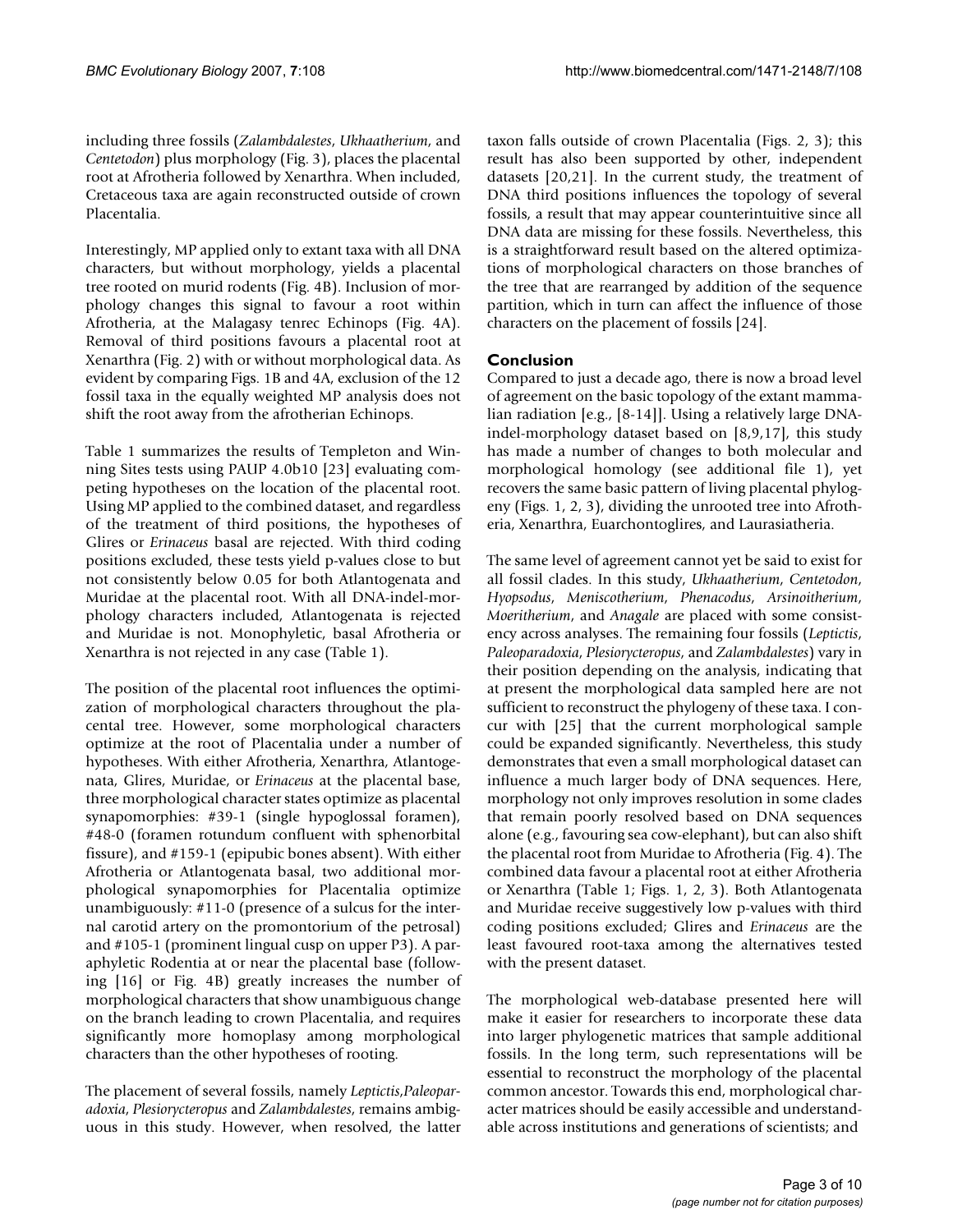

#### **Figure 1**

**Optimal MP topologies, all data**. Strict (A) and Adams (B) consensuses of 4 trees (49750 steps) resulting from combined morphology-DNA-indel dataset, all changes treated equally. Numbers indicate bootstrap support values (only reported above 50); asterisks indicate support of 100. Daggers indicate extinct taxa.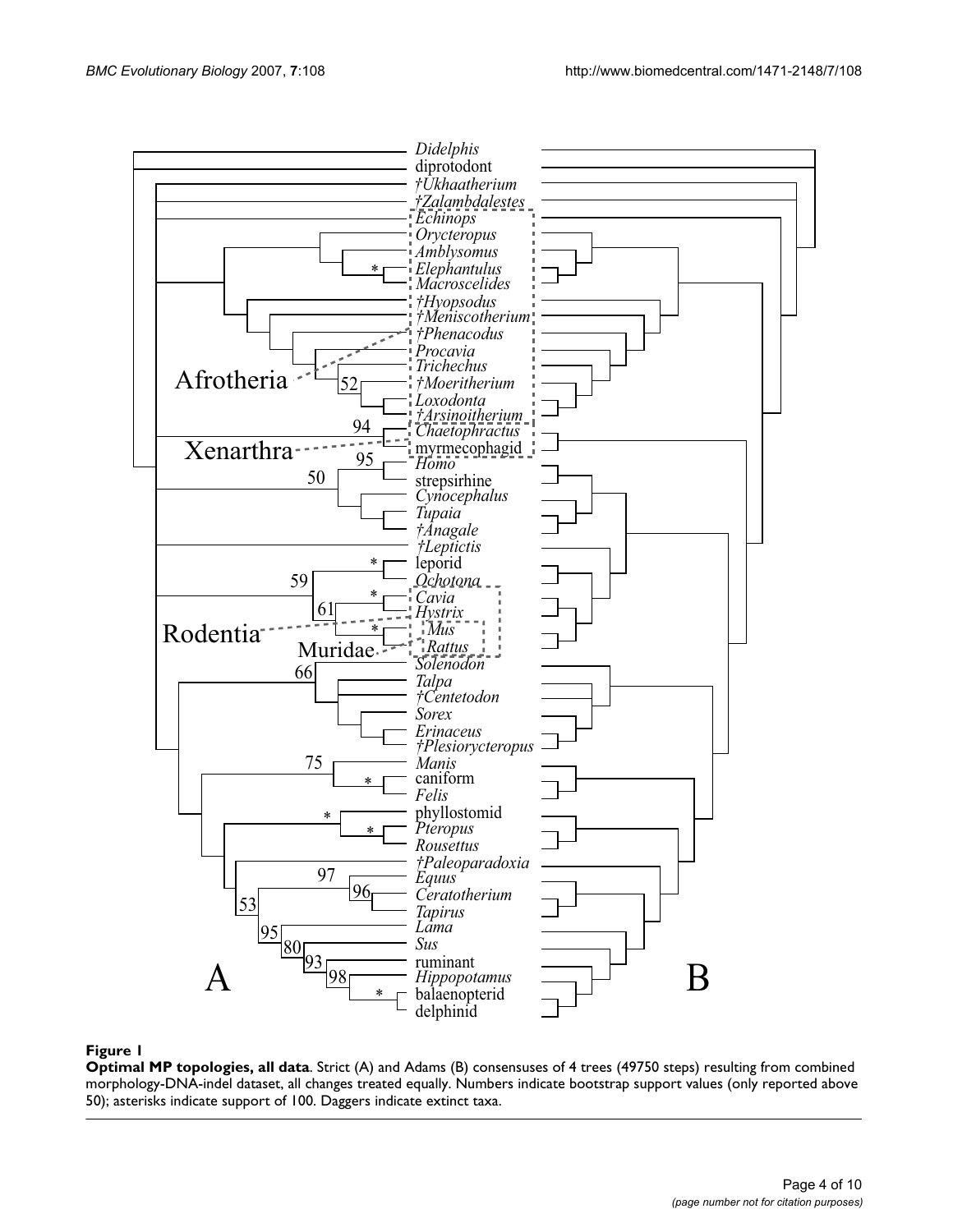



#### **Optimal MP topologies, third positions removed**.

Strict consensus of 4 trees (27858 steps) resulting from combined morphology-DNA-indel dataset, excluding third positions from protein-coding genes. Numbers indicate bootstrap support values (only reported above 50); asterisks indicate support of 100. Daggers indicate extinct taxa.

## **Figure 3**

\*

**Bayesian tree**. Majority rule consensus of 15500 trees (1.6 million generations, sampled every 100, first 500 discarded as "burn-in") generated by MrBayes 3.1 [33]. Numbers indicate Bayesian posterior probability values; asterisks indicate support of 100. Daggers indicate extinct taxa.

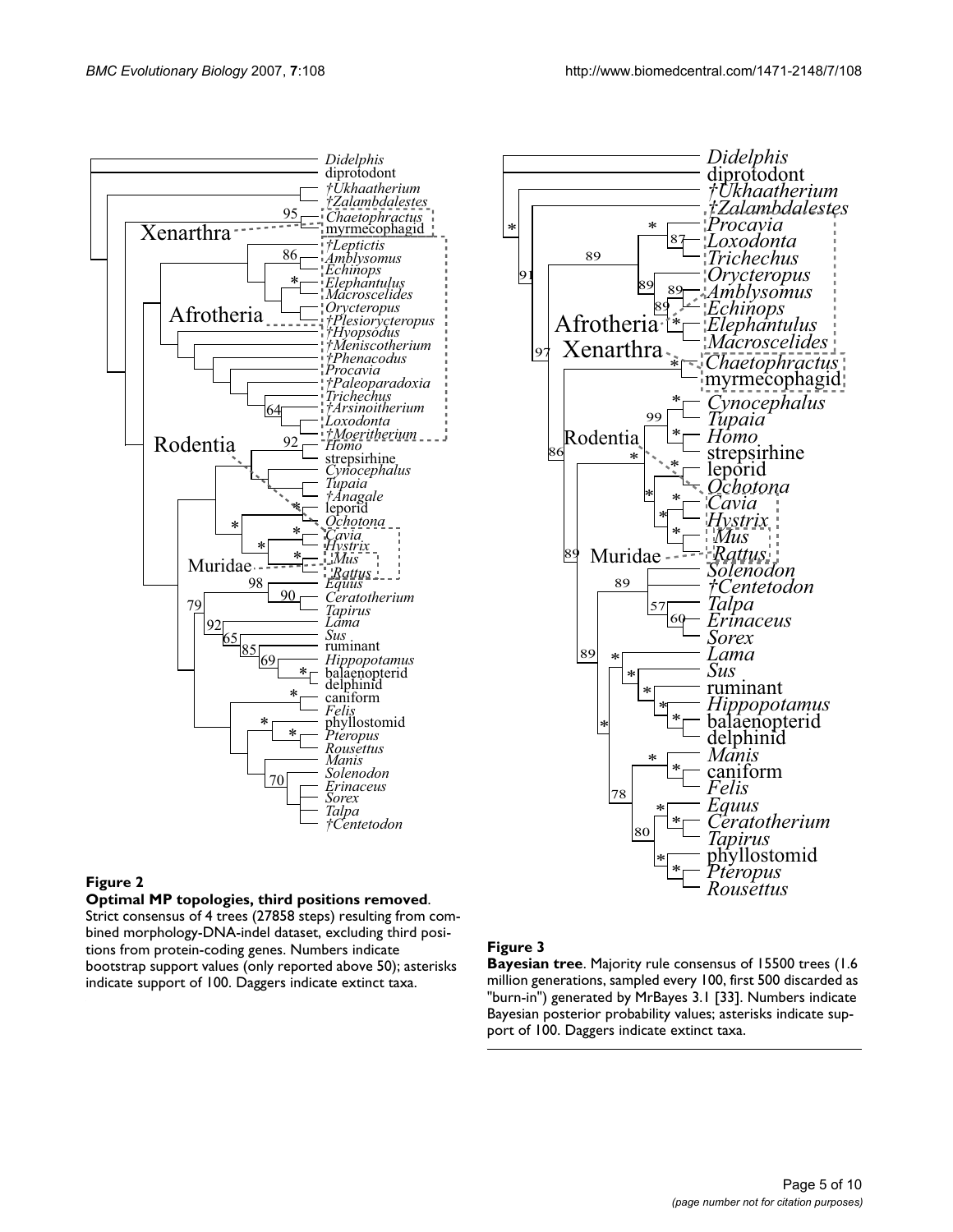

## Figure 4

**Optimal MP topologies for Recent taxa alone**. The analysis of morphology-DNA-indels (A) yields a single tree of 49588 steps with the placental root within Afrotheria. Using DNA-indels alone (B) yields two trees at 48530 steps with placental root at murid rodents. Numbers indicate bootstrap support values (only reported above 50); asterisks indicate support of 100.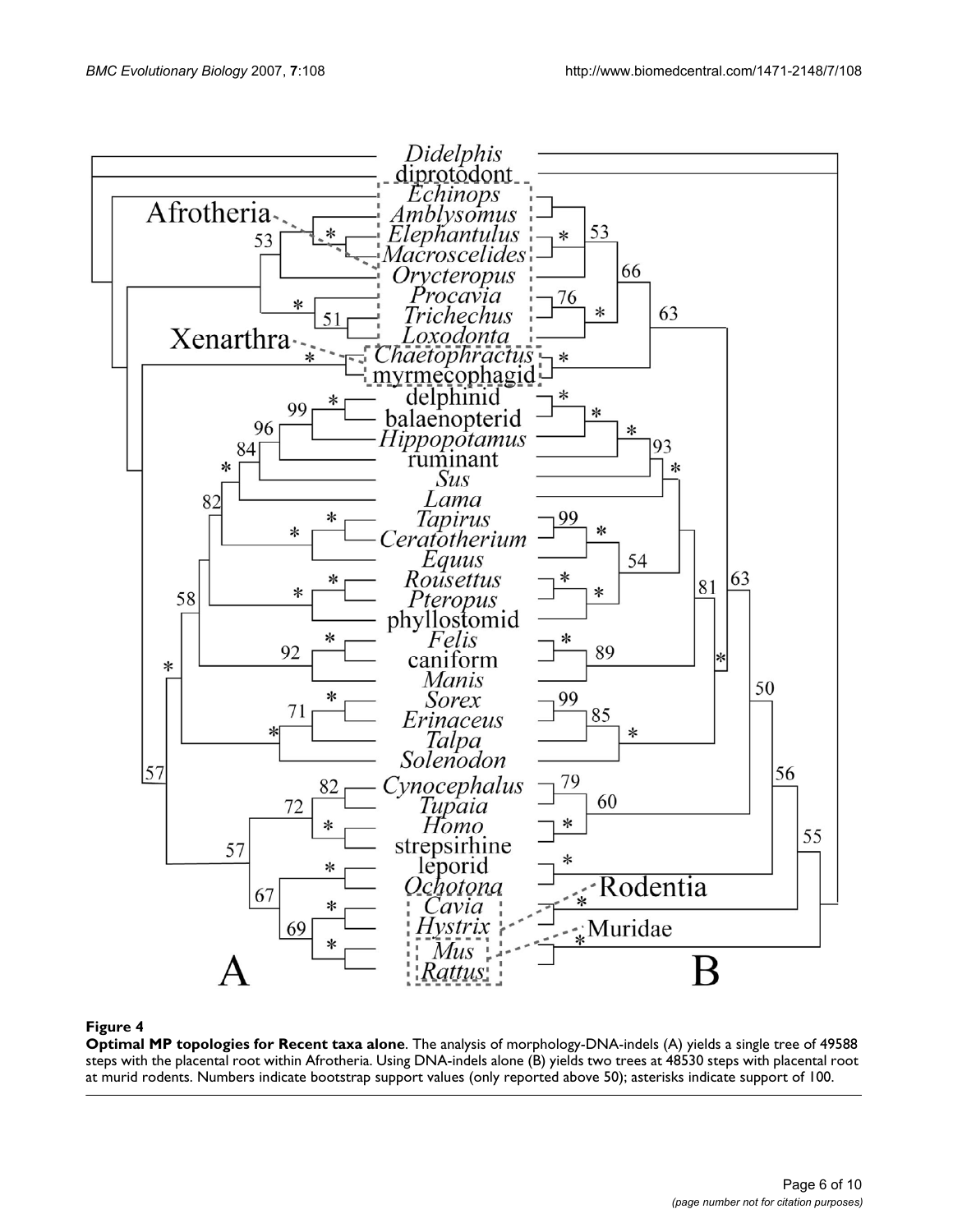**Table 1: Templeton and Winning Sites tests of alternative topologies, varying placement of the placental root, based on MP with all DNA, indels, and morphology (1–7) and excluding DNA 3rd positions (8–13). Trees 1 and 8 are unconstrained. Competing topologies 2–7 and 9–13 were generated by analysis of the combined dataset with MP constrained to agree with backbone topology supporting Afrotheria [9], Atlantogenata [14], Xenarthra [12], Muridae (Fig. 4B), Erinaceus [16], and Glires [15]. Asterisks indicate rejection of no difference between optimal and competing topology at alpha 0.05.**

|                                                                |        | Templeton           |      |              |             | Winning-sites |             |
|----------------------------------------------------------------|--------|---------------------|------|--------------|-------------|---------------|-------------|
| Taxon at root                                                  | Length | Rank sums           | N    | z            | P           | counts        | P           |
| I. MP-best equal weighting (Echinops, paraphyletic Afrotheria) | 49750  | (best)              |      |              |             |               |             |
| 2. Afrotheria                                                  | 49790  | 163202.5 - 147663.5 | 788  | $-1.3911$    | 0.1642      | 411 - 377     | 0.2398      |
| 3. Atlantogenata                                               | 49826  | 205640.0 - 173245.0 | 870  | $-2.4941$    | $0.0126*$   | 470 - 400     | $0.0193*$   |
| 4. Xenarthra                                                   | 49777  | 137166.0 - 127462.0 | 727  | $-0.9796$    | 0.3273      | 372 - 355     | 0.5529      |
| 5. Muridae                                                     | 49761  | 415894.0 -410361.0  | 1285 | $-0.2359$    | 0.8135      | 649 - 636     | 0.7378      |
| 6. Erinaceus                                                   | 50166  | 1116885.0 -752326.0 | 1933 | $-8.2408$    | $< 0.0001*$ | 1154 - 779    | $< 0.0001*$ |
| 7. Glires                                                      | 49876  | 436500.0 -361716.0  | 1263 | $-3.2480$    | $0.0012*$   | 694 - 569     | $0.0005*$   |
| 8. MP-best 3rd positions excluded (Xenarthra)                  | 27858  | (best)              |      |              |             |               |             |
| 9. Afrotheria                                                  | 27894  | 25156.0 -19994.0    | 300  | $-1.9270$    | 0.0540      | $164 - 136$   | 0.1190      |
| 10. Atlantogenata                                              | 27904  | 27723.5 - 21104.5   | 312  | $-2.3$     3 | $0.0208*$   | $173 - 139$   | 0.0617      |
| 11. Muridae                                                    | 27915  | 76399.5 - 62728.5   | 527  | $-2.2030$    | $0.0276*$   | 286 - 241     | 0.0553      |
| 12. Erinaceus                                                  | 28137  | 236909.0 -131602.0  | 858  | $-7.9545$    | $< 0.0001*$ | 551-307       | $< 0.0001*$ |
| 13. Glires                                                     | 27951  | 33510.0 - 18816.0   | 323  | $-4.9874$    | $< 0.0001*$ | $208 - 115$   | $< 0.0001*$ |

they should build upon previous work in order to offer an ever-expanding character database. Many kinds of molecular data have enjoyed such accessibility for well over a decade. The relatively infrequent presentation of graphic character databases limits the utility and appreciation of morphological character matrices, a condition that in recent years has, fortunately, begun to change.

## **Methods**

## *The Website*

The 196 characters first described in [17] are available in web-format via the author's institutional website [26] and is archived on the BMC website [see additional file 1]. With few exceptions, images were photographed using museum collections in Berlin (ZMB), New York (AMNH), Washington DC (USNM), London (NHM), Pretoria (TM), and Cambridge (UMZC). Images and character descriptions were combined and exported as JPEG or GIF files using Adobe Photoshop and Illustrator. These were linked into HTML files using Mozilla Composer.

#### *Morphology matrix*

The current web-matrix includes corrections to Appendices 1 and 2 of [17] [see additional file 1]. Among the typographical errors listed, only one had an effect on the analysis: character 41 of *Tapirus* ("mastoid exposure in braincase") was inadvertently omitted from the printed Appendix 1 from [17]. It should have been listed as state "0" for *Tapirus* (mastoid exposed). With this correction, and using either PAUP [23] or NONA [27] under the analytical defaults of POY 2.7 [28] (e.g., polymorphisms treated as missing data), the morphological dataset published in appendix 1 of [17] yields the reported 4 trees at 1088 steps.

The terms "fenestra rotunda", "fenestra cochleae", and "round window" have been used interchangeably for the

|  |  | Table 2: Models identified by the AIC in MrModeltest [35] as optimal for each gene and/or groups thereof. |
|--|--|-----------------------------------------------------------------------------------------------------------|
|  |  |                                                                                                           |

| gene   | model     | gene   | model     |
|--------|-----------|--------|-----------|
| a2ab   | $GTR+H+G$ | irbp   | $GTR+H+G$ |
| adora3 | $GTR+H+G$ | plcb4  | $GTR+H+G$ |
| adrb2  | $HKY+H-G$ | pnoc   | $GTR+H+G$ |
| app    | $GTR+G$   | ragl   | $GTR+H+G$ |
| atp7a  | $GTR+H+G$ | rag2   | HKY+I+G   |
| bdnf   | $GTR+G$   | tyr    | $SYR+H-G$ |
| brcal  | $GTR+H+G$ | vwf    | $GTR+H+G$ |
| cnrl   | $GTR+H+G$ | zfx    | $HKY+H-G$ |
| crem   | $GTR+H+G$ | mtRNA  | $GTR+H+G$ |
| edgl   | $GTR+H+G$ | nucDNA | $GTR+H+G$ |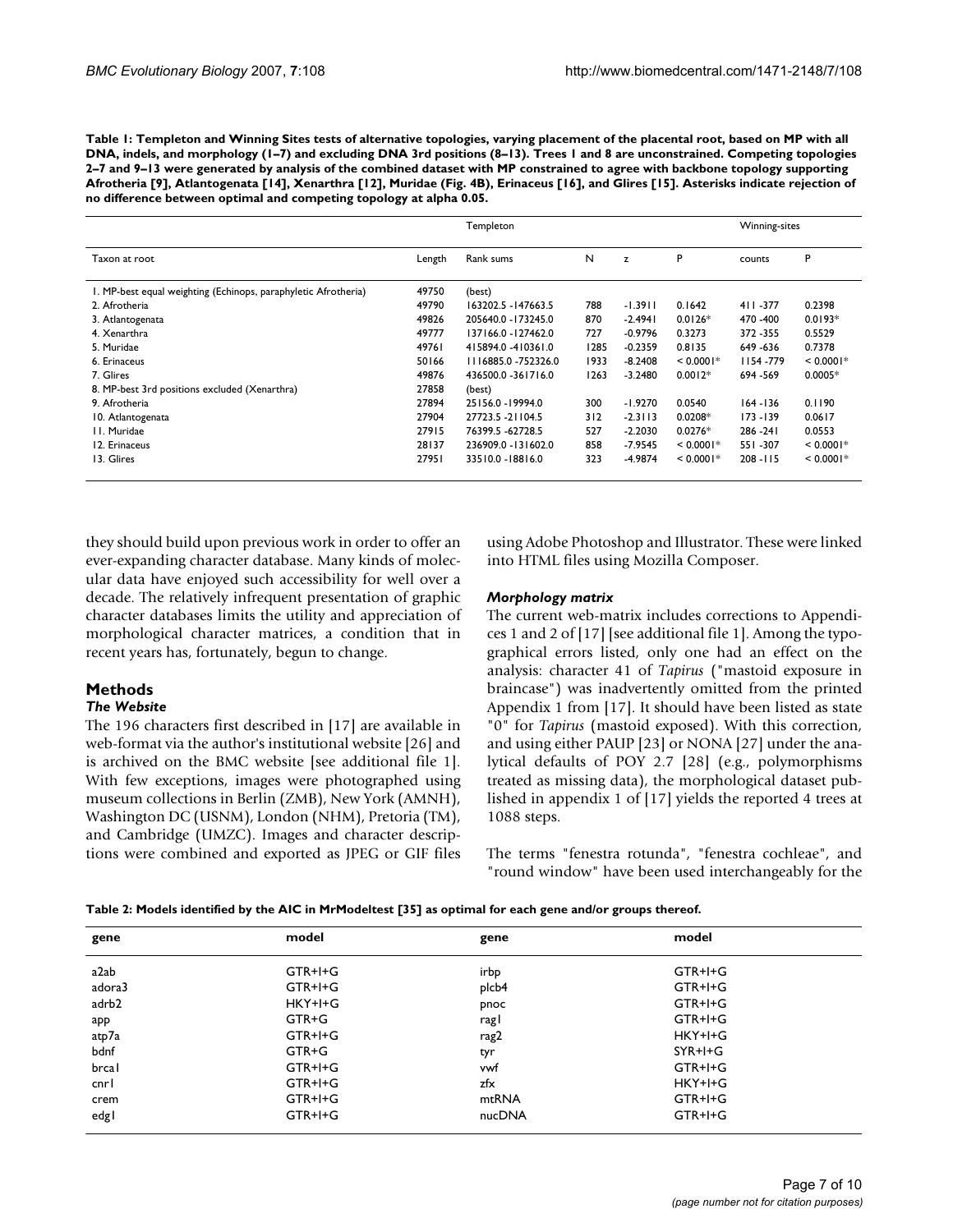aperture in the ventrum of the petrosal pars cochlearis, leading into the cochlea, just posterior to the fenestra vestibularis (or oval window; see [29]). Asher et al. [17,24] had previously used the descriptor "rotundum" for this structure in characters 4 and 5, which should have been reserved for the distinct exit foramen for the maxillary division of the trigeminal nerve (as in primates, carnivorans, and marsupials). In order to avoid confusion between the fenestra "rotunda" (round window) and the foramen "rotundum" (exit foramen for V-2), text and images for characters 4–7 now use the term "fenestra cochleae" for this opening on the ventrum of the pars cochlearis, following [29].

Relative to the descriptions first published in [17], the text for several characters has been changed in order to better correspond to the specimens available for display on the website.

In addition to the typographical corrections summarized above, some of the coding decisions in [17] have also been changed [see additional file 1], which of course do influence the structure of the tree. Six of these were indicated in [24]; four additional improvements are identified here.

First, instead of identifying a separate character state for "glenoid poorly defined" for character #56 in *Manis*, this character is coded as in most other mammals: state 0, "glenoid even with petrosal." This increases consistency in how the fossil taxon *Plesiorycteropus* was coded, and reflects the actual position of the glenoid fossa for the mandible in a transverse plane near the petrosal bone, as opposed to the dorsally situated glenoid in, for example, chrysochlorids or caviomorph rodents.

Second, the lacrimal bone (character #71) in leporid skulls is not always well ossified to surrounding bones, and in some specimens it may fall out leaving an artefactual "fenestra" in the anterior orbit. This was incorrectly coded in [17,24] as a separate character state, "fenestra in anterior orbit." Here, this is recoded in the leporid terminal as "lacrimal foramen present."

Third, *Didelphis* possesses a distinct foramen rotundum (i.e., exit foramen for the maxillary [2nd] division of the trigeminal nerve, character #48), just posterior to the sphenorbital fissure [30,31]. The foramen rotundum was mistakenly coded as "confluent with sphenorbital fissure" in  $[2,17,24]$ . It is here corrected to state 1 ("distinct") to reflect the ossified, separate exit foramen for the maxillary division of the trigeminal nerve in this taxon.

Fourth, character #39 "condyloid foramina" should have been worded to specifically indicate the hypoglossal

foramen, reflecting the usage of [31]. As summarized by [[32]: p. 175], the terms "condylar" or "condyloid" foramen have been used for this structure [2]. However, the descriptor "condylar" or "dorsal condylar" may also refer to small, nutrient foramina adjacent to the occipital condyle [[32]: p. 151]. Several taxa show multiple foramina that perforate the basioccipital anterior to the occipital condyle (e.g., *Didelphis*); others show a single, conspicuous hypoglossal foramen (e.g., *Pteropus*), and others lack a hypoglossal foramen (e.g., *Balaenoptera*). Asher et al. [17,24] had previously coded *Orycteropus, Sus*, and *Sorex* as lacking hypoglossal foramina; here, these codings are corrected to state 1 ("single") for the former two, and states 0 and 1 (polymorphic) for *Sorex*.

## *DNA sequence and indel dataset*

Sequences of the tyrosinase (TYR) gene in *Equus* (accession [AF252540](http://www.ncbi.nih.gov/entrez/query.fcgi?db=Nucleotide&cmd=search&term=AF252540)) were added to the alignment of [9]. In addition, several interruptions of the reading frame and placements of several indels were adjusted (see additional file 1), amounting to 34 alterations in presumed sequence homology. In addition, 221 insertion-deletion indel characters from protein-coding genes in this DNA dataset were incorporated into a new phylogenetic analysis using MP [23] and MrBayes [33]. Each indel character is coded as 0 (for gaps) or 1 (for insertions) and consists of one or more units of three contiguous gaps. Regardless of length, such occurrences were coded as a single, binary character, shared by two or more taxa when they show overlap. Elongate gaps that overlapped with multiple, smaller gaps were coded as a single event; i.e., when an elongate gap character in taxon A overlapped with multiple, smaller gap characters in taxa B and C, the smaller gap-characters were coded as inapplicable for taxon A and treated as missing data in the analysis, based on the method of "simple indel coding" [34]. The newly-aligned sequence dataset is available linked to additional file 1. Exclusion of sites identified as "alignment ambiguous" by [9] did not have a significant effect on the topologies reported here.

## *Taxon sample*

The choice of Recent taxa for inclusion in this dataset is based on maximizing the overlap of the morphological dataset with the 19 nuclear and 3 mitochondrial gene dataset used by [9]. This is the same sample used by [24], and is slightly smaller than that used by [17], including 41 extant and 12 extinct mammalian terminals. Not included are the sciurid, *Bradypus, Tadarida*, and *Vampyrum* sequences used by [9]; and a single terminal is used for the Caribbean lipotyphlan *Solenodon* (using sequence data for *Solenodon paradoxus*). Several terminal taxa are composites, listed here with suprageneric names, and are identified in table 1 of [24].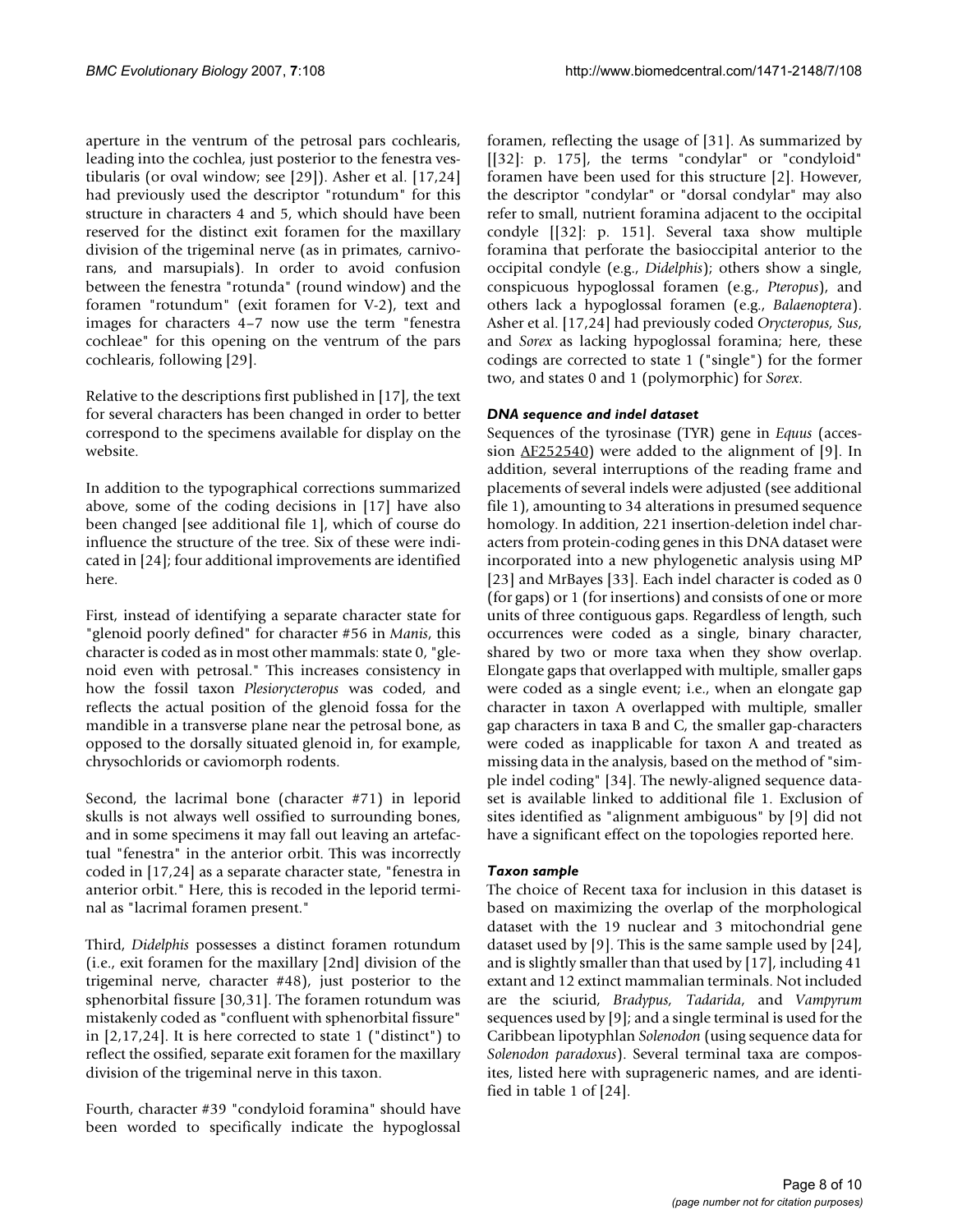#### *Phylogenetic analysis parameters*

Different schemes for weighting third positions codons in MP (excluded, transitions ignored, included) were explored. Sequence data for all fossils were coded as missing; all morphological character changes were treated as nonadditive (unordered). In all MP analyses, multistate characters were treated as polymorphic, indel characters embedded in the sequence data matrix were treated as missing data (but were represented in an additional character matrix), and tree searches using PAUP [23] were heuristic using at least 200 random addition replicates and TBR branch-swapping. Bootstrap values are based on at least 100 pseudoreplicates of a 3-replicate TBR random addition sequence.

Analyses with MrBayes [33] used the AIC as applied in MrModeltest [35], based on ML scores generated by PAUP [23], to determine the model of evolution for each genetic locus independently as well as for the combined nuclear and mitochondrial genes as two discrete partitions. In most cases this identified the GTR+G+I model as optimal (Table 2). Bayesian treebuilding was computationally intensive. Partitioning the data into units of nuclear (ca. 15KB) and mitochondrial (ca. 1.5KB) DNA, plus 221 indel characters, the former two with an independent GTR+G+I model and the latter with a restriction site model (as recommended in MrBayes documentation), and combining them with the datasets for morphology including fossil taxa, took 18 days for 2 million generations on a single mac G5 processor (2.5 GHz and 2.5 GB RAM) with MrBayes 3.1. This still did not yield convergence across two independent runs. Hence, Bayesian analyses included three of the 12 sampled fossils (plus all 41 Recent taxa), using just over 1.6 million generations in two independent runs, which yielded the same consensus of post-burnin topologies (Fig. 3).

Analysis of sequence data for the 41 extant terminals only, with three unlinked evolution models defined for nucDNA, mtRNA, and indels, yielded convergence for two independent runs after ca. 3 weeks of uninterrupted computing time for one million generations on a 2Ghz P4 desktop PC with 512MB RAM. Using 21 unlinked models of sequence evolution for each gene (Table 2) in two additional runs of one million generations each yielded the same post-burnin, majority rule consensus topology as the 3-model analysis. Based on manual inspection of likelihood scores, Bayesian analyses across these analyses reached stationarity after approximately 15K generations; burn-in was conservatively defined after 50K generations.

Statistical tests of competing topologies were carried out in PAUP 4.0b10 [23]. One of the four MPTs including all data with all changes equal (Fig. 1), and one of the four MPTs resulting from the analysis excluding third coding positions (Fig. 2), were compared with several alternatives (Table 1). Because of differences in taxon sample across studies concerning the root of Placentalia [e.g., [9,15,16]], these alternatives were constructed with the present dataset, using backbone-constraints derived from each study. For example, taxa from the present dataset sampled in common with [16] were constrained in PAUP to fit figure 1 from [16], which supported erinaceid insectivorans basal followed by murid rodents. One of the resulting MPTs was then compared to an unconstrained, optimal MPT using the present morphology-DNA-indel dataset under the assumptions given in Fig. 1 (equal weighting) and Fig. 2 (third positions excluded). The same procedure was followed for hypotheses supporting basal positions of Atlantogenata [14], Xenarthra [12], Afrotheria [9], Glires [15], and Muridae (Fig. 4B).

#### **Authors' contributions**

RJA assembled the morphological and DNA sequence data matrices (the latter based on an alignment supplied by A. Roca and W. Murphy), designed the web-database, carried out the phylogenetic analyses, and wrote the manuscript. All authors read and approved the final manuscript.

### **Additional material**

#### **Additional File 1**

*Website data: The 196 characters first described in [17], along with the supplementary data indicated below, have been joined into a number of HTML files, all of which are linked to the "morphsite\_bmc07.html" index page. The embedded links to the supporting files are functional, independent of PC or platform, provided that the directory structure remains intact (i.e., all files remain in a single folder, no subdirectories). Nexus files: Datafiles containing the morphological, indel, and aligned DNA sequence data, linked from the "morphsite\_bmc07.html" index page.Table 1. Changes to the multiple sequence alignment of [9].Table 2. Qualitative character-state corrections to the morphology matrix of [17].Table 3. Summary of discrepancies between Appendices 1 and 2 of [17].* Click here for file [\[http://www.biomedcentral.com/content/supplementary/1471-](http://www.biomedcentral.com/content/supplementary/1471-2148-7-108-S1.zip)

2148-7-108-S1.zip]

#### **Acknowledgements**

I thank Al Roca and Bill Murphy for making available their DNA sequence alignment. Two anonymous reviewers and the editorial staff at BMC provided comments that helped to improve the manuscript. For financial support I thank the Deutsche Forschungsgemeinschaft (grant AS 245/2-1), which enabled photography and processing of the images used on the morphology web-database, as well as employment of my colleague Kristina Fritz who was of great help in completing both tasks. I thank in addition the European Commission's Research Infrastructure Action via the SYNTHESYS Project (GB-TAF 218), the Museum für Naturkunde Berlin, and the University of Cambridge Museum of Zoology. I am grateful to the staff at several mammalogy collections for access, particularly the Museum für Naturkunde (Berlin), American Museum of Natural History (New York), the National